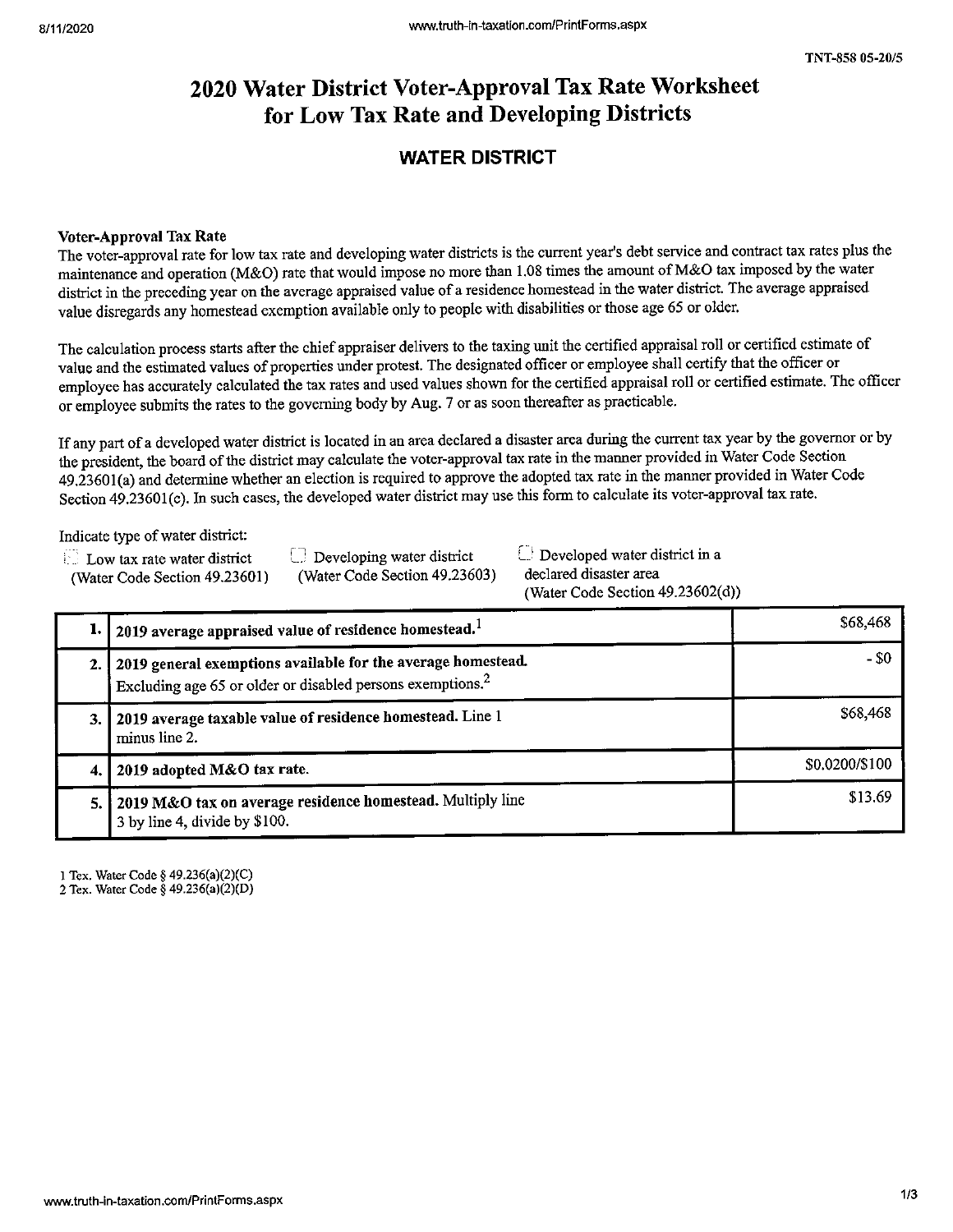## 2020 Water District Voter-Approval Tax Rate Worksheet for Low Tax Rate and Developing Districts

## WATER DISTRICT

#### voter-Approval Tax Rate (concluded)

| 6.  | Highest M&O tax on average residence homestead with<br>increase. Multiply line 5 by $1.083$                                            | \$14.78        |
|-----|----------------------------------------------------------------------------------------------------------------------------------------|----------------|
| 7.  | 2020 average appraised value of residence homestead.                                                                                   | \$68,635       |
| 8.  | 2020 general exemptions available for the average homestead.<br>Excluding age 65 or older or disabled persons exemptions. <sup>4</sup> | $-50$          |
| 9.  | 2020 average taxable value of residence homestead. Line 7<br>minus line 8.                                                             | \$68,635       |
| 10. | Highest 2020 M&O Tax Rate. Line 6 divided by line 9, multiply<br>by \$100. $5$                                                         | \$0.0215/\$100 |
| 11. | 2020 debt tax rate.                                                                                                                    | \$0.0000/\$100 |
| 12. | 2020 contract tax rate.                                                                                                                | \$0.0000/\$100 |
| 13. | 2020 voter-approval tax rate. Add lines 10, 11, and 12.                                                                                | \$0.0215/\$100 |

<sup>3</sup> Tex. Water Code § 49.23601(a)(3) and 49.23603(a)(3)

<sup>4</sup> Tex. Water Code § 49.236(a)(2)(E)

<sup>5</sup> Tex. Water Code § 49,23601(a)(3) and 49.23603(a)(3)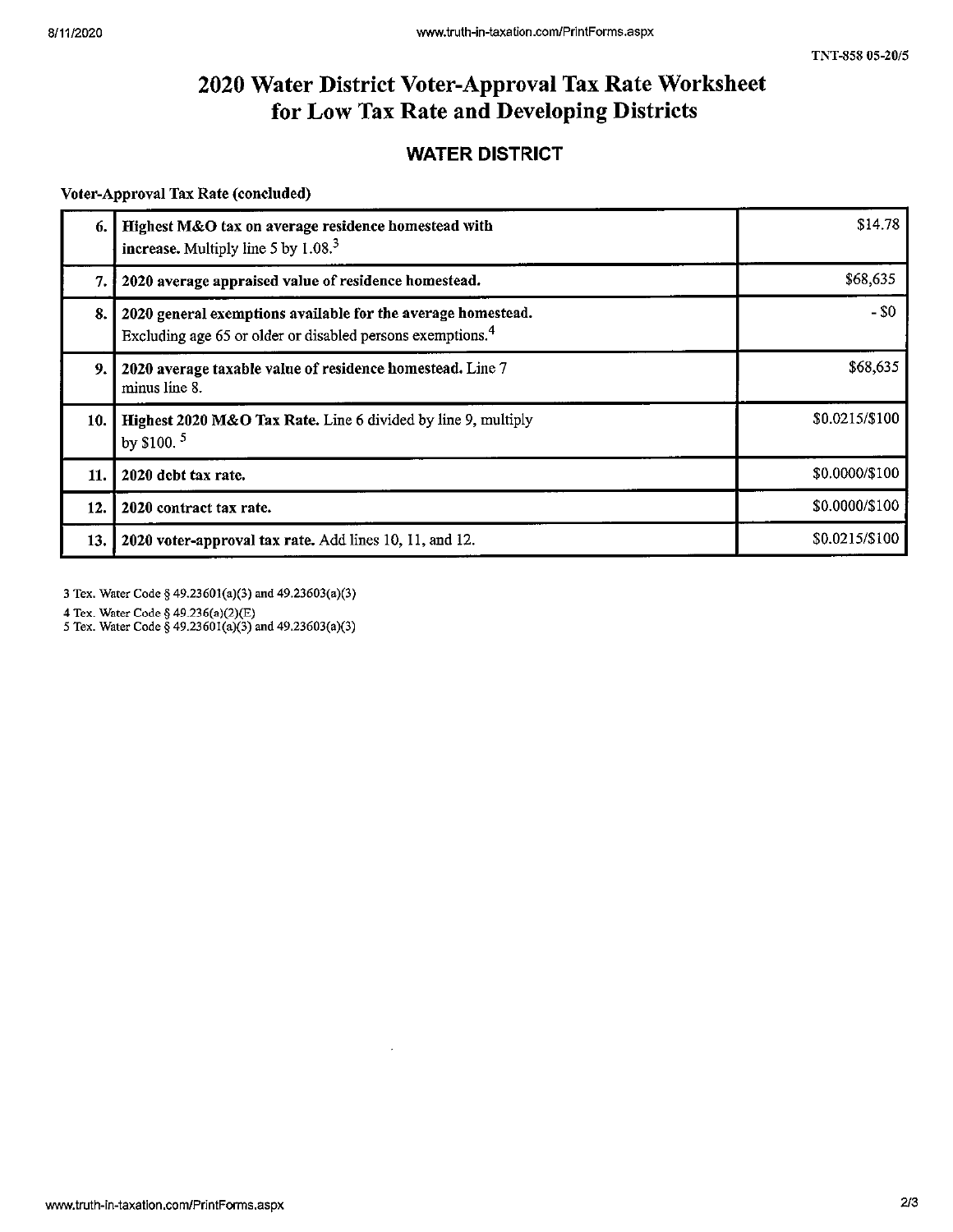# 2020 Water District Voter-Approval Tax Rate Worksheet for Low Tax Rate and Developing Districts

## WATER DISTRICT

### Election Tax Rate

For <sup>a</sup> low tax rate water district, the election tax rate is the highest total tax rate the district may adopt without holding an automatic election to approve the adopted tax rate.

For <sup>a</sup> developing water district, the election tax rate is the highest total tax rate the district may adopt before qualified voters ofthe district may petition for an election to lower the adopted tax rate.

If any part of <sup>a</sup> developed water district is located in an area declared <sup>a</sup> disaster area during the current tax year by the governor or by the president, the board of the district may calculate the election tax rate as the highest tax rate the district may adopt without holding an automatic election to approve the adopted tax rate.

In these cases, the election tax rate is the rate that would impose 1.08 times the amount of tax imposed by the district in the preceding year on the average appraised value of <sup>a</sup> residence homestead in the water district. The average appraised value disregards any homestead exemption available only to people with disabilities or those age <sup>65</sup> or older.

| 14. | 2019 average taxable value of residence homestead. Enter the<br>amount from line 3.        | \$68,468       |
|-----|--------------------------------------------------------------------------------------------|----------------|
| 15. | 2019 adopted total tax rate.                                                               | \$0.0200/\$100 |
| 16. | 2019 total tax on average residence homestead. Multiply line<br>14 by line 15.             | \$13.69        |
| 17. | 2020 highest amount of taxes per average residence<br>homestead. Multiply line 16 by 1.08. | \$14.79        |
| 18. | 2020 tax election tax rate. Divide line 17 by line 9 and multiply<br>by \$100.             | \$0.0215/\$100 |

### Taxing Unit Representative Name and Signature

Enter the name of the person preparing the voter-approval tax rate as authorized by the governing body of the water district. By signing below, you certify that you are the designated officer or employee of the taxing unit and have calculated the tax rates in accordance with requirements in Water Code.<sup>6</sup>

| <b>Print Here</b>                             |
|-----------------------------------------------|
| Printed Name of Water District Representative |
| Sign Here $\bigg\{$                           |
| Water District Representative                 |
| Date<br>$\overline{c}$                        |

6 Tex. Water Code § 49.23601, 49.23602(d), and 49.23603